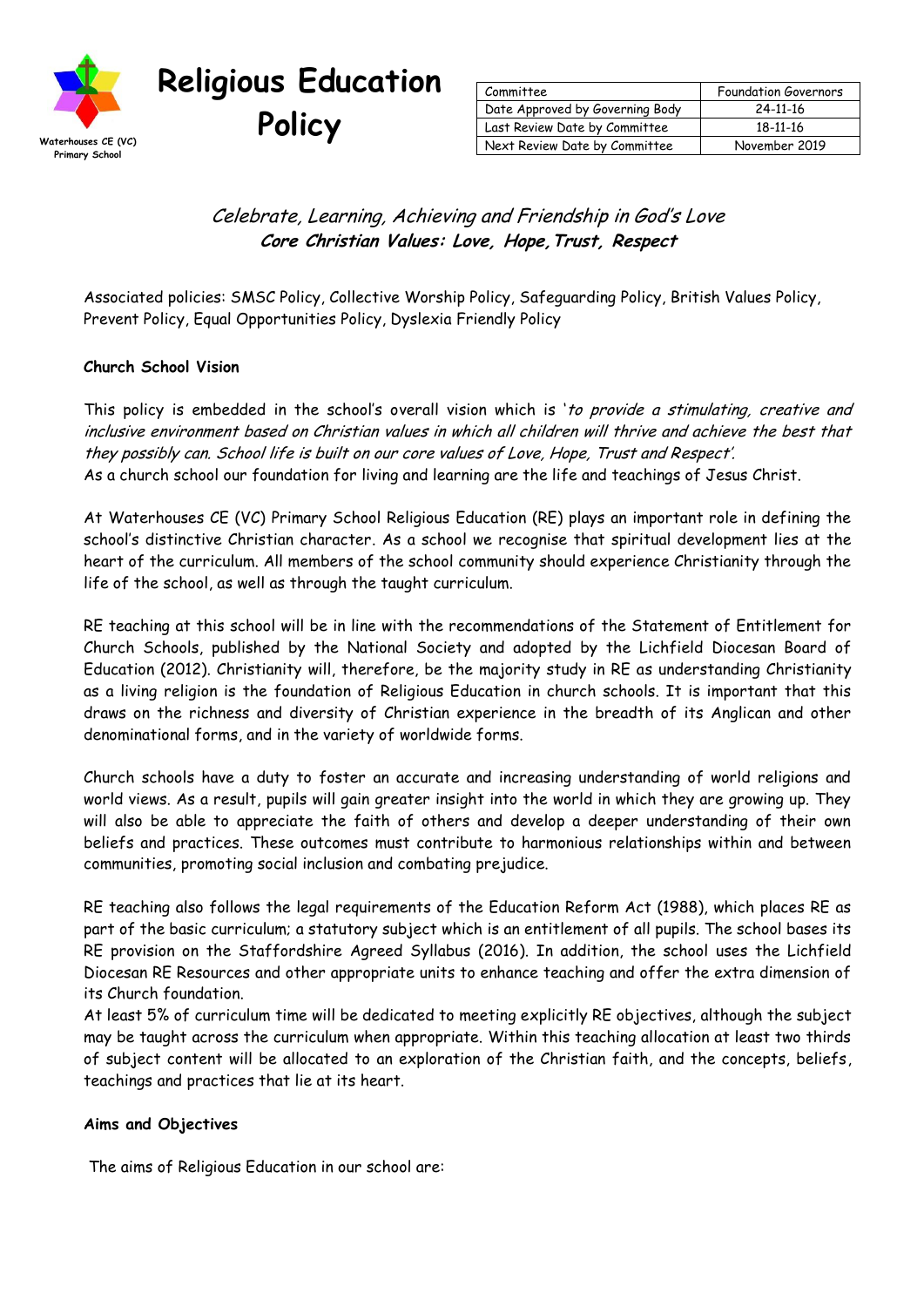- To help prepare and equip all pupils for life and citizenship in today's diverse and plural Britain, through fostering in each pupil an increasing level of religious literacy ie to have an established and growing knowledge and understanding of beliefs, practices, spiritual insights and secular world views. In the context of their own considered standpoint they would also be open to engaging with the views of others in a plural world.
- To offer a full and positive presentation of living Christianity and to enable pupils to encounter Christianity as the religion that shaped British culture and heritage and influences the lives of millions of people today.
- To enable pupils to learn about other major religions, their impact on culture and politics, art and history, and on the lives of their adherents.
- To develop an understanding of religious faith as the search for and expression of truth, and so to consider important human questions, values and concerns.
- To contribute to the development of pupils' own spiritual / philosophical convictions, exploring and enriching their own faith and beliefs.

#### **The outcomes for pupils at the end of their time in our school are that they are able to:**

- Compare and contrast the key beliefs and practices of the religions studied and show how they are connected to believers' lives.
- Describe different aspects of belonging to a religion symbol, story, festival, belief, faith in action, ritual, worship.
- Express religious beliefs and ideas with the appropriate language, vocabulary and terminology and describe what they mean.
- Ask questions sensitively about the lives of believers and suggest appropriate answers.
- Compare their own experience and identity with others including believers.
- Reflect and empathise with the big questions of life, suggesting some answers / insights.
- Be confident to explore their own spirituality and search for truth.

#### **Spiritual, Moral, Social and Cultural (SMSC) Development of Pupils**

In addition the subject contributes to other areas of education and human experience and plays an important part of the wider programme of spiritual, moral, social and cultural development. Spiritual - widening pupils vision of themselves and their own experience, within the context of a growing

awareness and understanding of God.

Moral - helping each pupil develop their own informed values.

Social - helping pupils understand some major forces shaping the values in our society.

Cultural - aiding pupils in exploring aspects of their own cultural heritage, and in developing positive attitudes towards diversity.

Additional links will be found across the curriculum especially with PSHE. RE can also make a positive contribution to enhancing creativity and enjoyment and ensure the well-being of all pupils.

#### **Right to Withdraw**

At Waterhouses CE (VC) Primary School we wish to be an inclusive community but recognise that parents have the legal right to withdraw their children from religious education or collective worship. Parents wishing to exercise this right or if they have any concerns about the policy, provision and practice of Religious Education, parents are asked to discuss this with the headteacher first.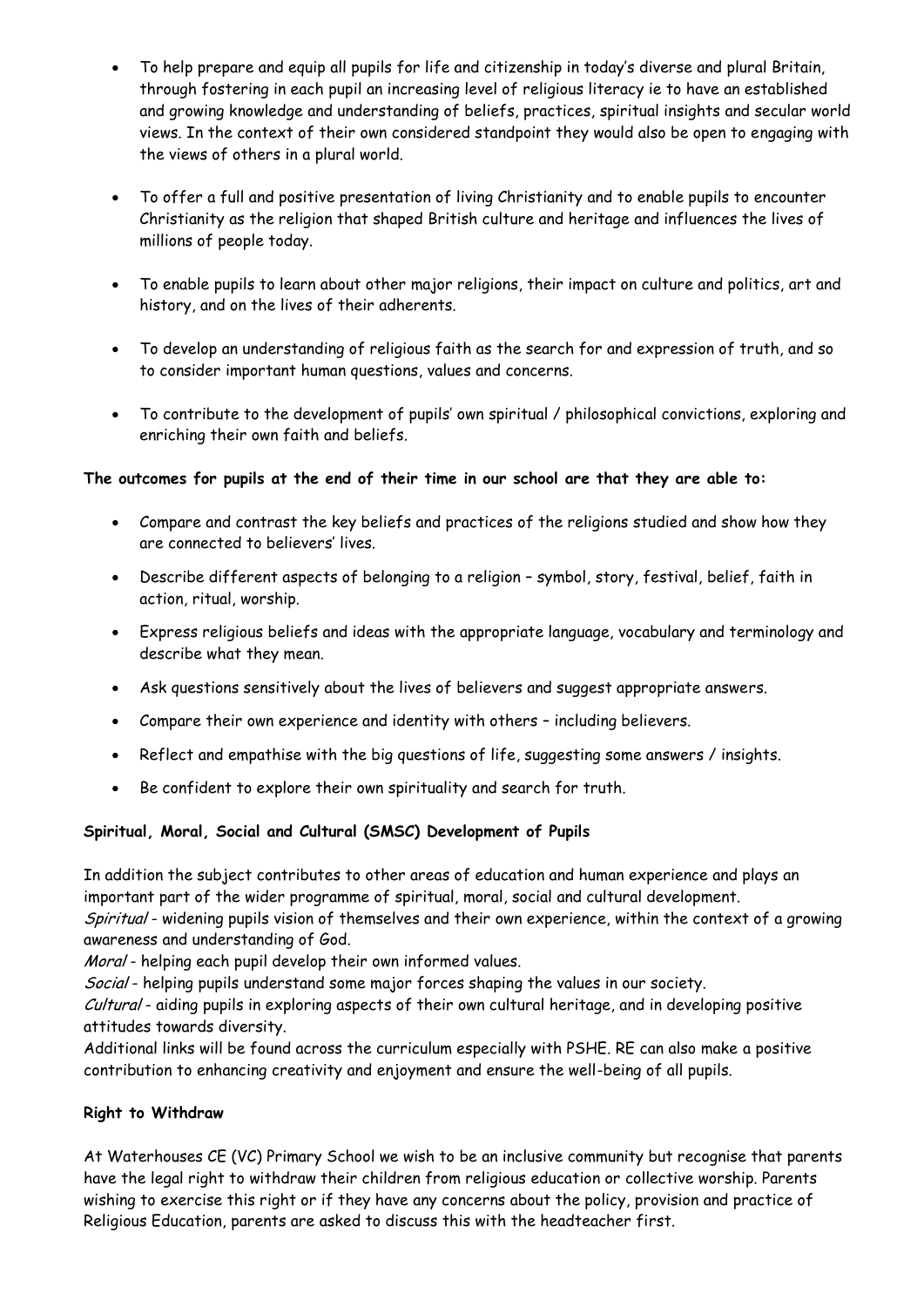#### **Approaches to teaching and learning in Religious Education**

At Waterhouses CE (VC) Primary School, RE is delivered in line with the Staffordshire Agreed Syllabus (2016). Our teaching aims will be achieved by:

- **Exploring** religious beliefs, teachings and practices so acquiring knowledge and understanding of religious stories, sacred texts, lifestyles, rituals and symbolism that offer insight into religious experience and living within a faith community.
- **Engaging** with fundamental questions so appreciating the human and religious questions that are raised by life and its experiences, and through which meaning, significance and value are forged, and by expressing and evaluating their personal responses to such questions- so gaining skills to be able to relate the things studied and discussed, to their own experience.
- **Reflecting** on the reality of religious diversity and on the issues raised by living in a diverse world - so developing skills of analysis in relation to prejudice and discrimination together with skills of self-awareness, moral judgement and responsible choice.

In the **Early Years Foundation Stage,** RE forms a valuable part of the educational experience of children throughout the key stage. During the foundation stage, children may begin to explore the world of religion in terms of special people, books, times, places and objects and by visiting places of worship. They listen to and talk about stories. They may be introduced to religious words and use their senses in exploring religions and beliefs, practices and forms of expression. They reflect on their own feelings and experiences. They use their imagination and curiosity to develop their appreciation and wonder of the world in which they live.

**In each key stage**, teaching and learning involves an in-depth study of the narrative, beliefs and practices at the heart of Christianity. As a church school the majority of teaching is Christianity. Islam features throughout the RE curriculum but is studied in depth in Y3/4. In Key Stage One, Christianity and one other focus faith, Judaism is taught. In Y5/6 Sikhism is taught as an example of a further major world faith. In Y5/6, in accordance with the Agreed Syllabus, pupils begin develop an awareness of secular world views as appropriate, for example Humanism and atheism.

We believe that Religious Education should be an exciting subject and so we employ a variety of teaching methods including art, drama, discussion, use of ICT (ipads), exploring artefacts, foods, pictures, photographs, visiting places of worship and listening to people from different faith groups. Learning is recorded not only through a range of writing eg letters, diaries and recounts, stories, notes, information and explanation writing but also through pictures and artwork, photographs of drama or notes following class discussions.

#### **Equal Opportunities**

All children are given access to the same learning opportunities. Account is taken of children with special educational needs through differentiation of task and outcome and a planned balance of class teaching and group work and providing resources of different complexity. All pupils should be able to feel secure in their study of Religious Education whatever the religious or non-religious tradition of their home.

#### **Dyslexia Friendly Statement**

It is recognised that the difficulties some children with dyslexic tendencies face may make them vulnerable and result in low confidence and self-esteem. This, in turn, may result in unwanted behaviours. Through our dyslexia friendly teaching and learning strategies we enable all children to make progress and achieve success. This minimises pupil frustrations in learning and feelings of 'failure'. Please see our Dyslexia Friendly Policy for more information.